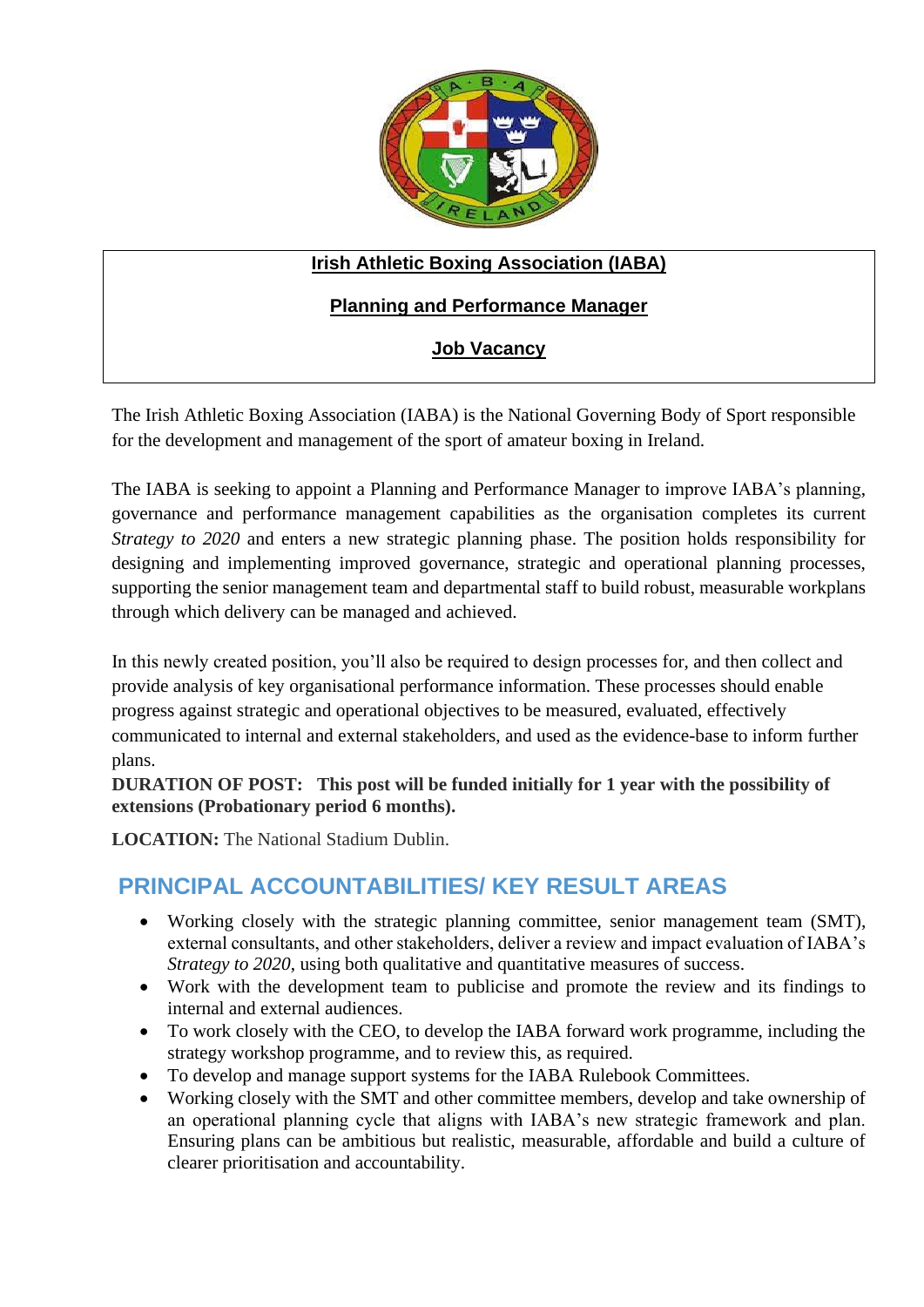- Work with the CEO to establish documentation and communication processes so that staff and other stakeholders can understand and contribute more effectively to strategic and operational planning.
- Use your knowledge and experience of how strategic and operational plans should successfully align to contribute to the development of IABA's new strategic framework from 2021.
- Design and manage performance monitoring, evaluation and reporting processes for IABA's strategic and operational plans that includes KPI's and accurate data to inform evidence-based decision-making.
- Produce and present regular performance reports and metrics for the CEO including significant involvement in the production of the organisation's *Annual Review* Report.
- Support the CFO in monitoring and reporting on the organisation's Risk Register.
- To support or manage wider governance initiatives or projects, as required.
- Align monitoring and evaluation processes with ongoing organisational initiatives.

# **PERSON SPECIFICATION**

### **Essential:**

### **Technical knowledge and skills**

- Educated to degree level (or equivalent experience).
- Experience in a similar cross-functional role.
- Experience of developing and managing the implementation of planning, performance and evaluation processes.
- Outstanding written and analytical skills, and experience of producing reports for senior audiences that combine data and written narratives to inform decision-making.
- Experience in providing training or coaching to others, especially in programme or project management.
- Excellent organisational, time management and project management skills, including the ability to work efficiently on numerous tasks simultaneously and to adapt to changing circumstances, often under time pressure.
- Attention to detail and a high standard of work presentation.
- Creative thinking and independent judgment.

#### **Interpersonal and communication skills**

- Outstanding communication skills both written and in person, with the ability to synthesize and explain complex information to a range of audiences.
- Ability to rapidly establish credibility, and maintain positive relationships, with people and teams from a range of functional, professional and cultural backgrounds, including those who are not familiar with planning processes and performance indicators.
- Excellent interpersonal skills: diplomacy, discretion, tact and persuasiveness, and the ability to handle confidential information in a sensitive way.

### **Preferred:**

- Experience of financial and/or budget planning.
- Experience in presenting data in innovative ways.
- Knowledge of how a sport National Governing Body operates.

If you would like to apply for the role of IABA Planning and Performance Manager as indicated above, please send a CV outlining your qualifications and experience and a brief cover letter outlining your suitability to the role.